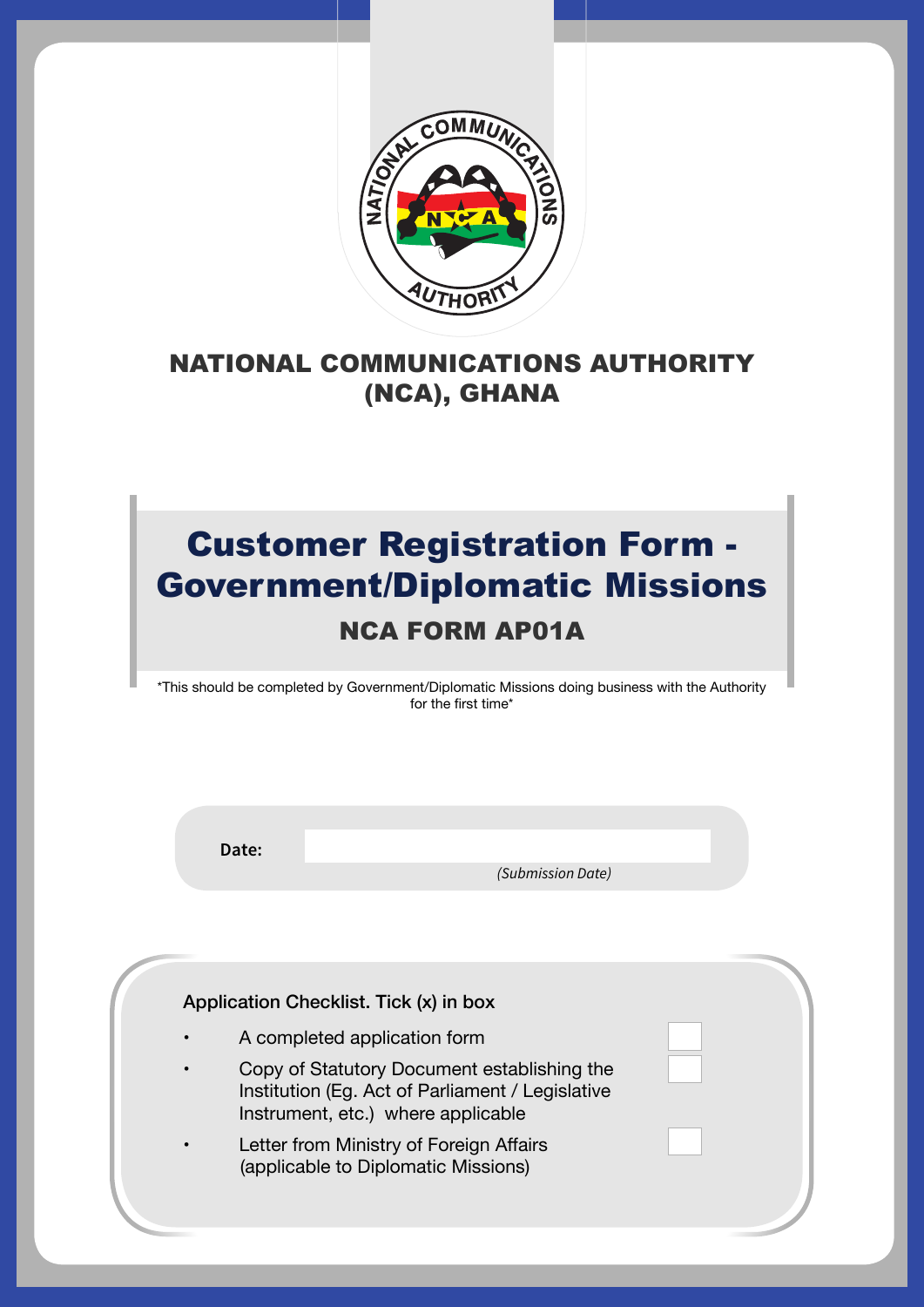## **Customer Registration Form -**

**Government/Diplomatic Missions**<br> **\*This should be completed by Government/Diplomatic Missions doing business with the Authority for the first time\*** 

| 1.0  | Administrative Information (to be filled by Applicant) |                             |  |
|------|--------------------------------------------------------|-----------------------------|--|
| 1.1  | <b>Establishment Name</b>                              |                             |  |
| 1.2  | Nationality                                            |                             |  |
| 1.3  | <b>Establishment Act</b>                               |                             |  |
| 1.4  | Physical Location / Registered Office                  |                             |  |
| 1.5  | <b>Street Name/Number</b>                              |                             |  |
| 1.6  | Country                                                |                             |  |
| 1.7  | Region                                                 |                             |  |
| 1.8  | <b>District</b>                                        |                             |  |
| 1.9  | Town/City                                              |                             |  |
| 1.10 | <b>Postal Address</b>                                  |                             |  |
| 1.11 | Digital Address (GhanaPost GPS)                        |                             |  |
| 1.12 | Telephone                                              |                             |  |
| 1.13 | Mobile Phone                                           |                             |  |
| 1.14 | Website                                                |                             |  |
| 1.15 | <b>E-Mail Address</b>                                  |                             |  |
| 1.16 | Fax (where applicable)                                 |                             |  |
| 1.17 | Date of Creation                                       | For Administrative Use Only |  |
| 1.18 | Date of Last update                                    | For Administrative Use Only |  |
| 1.19 | <b>Applicant Category</b>                              | For Administrative Use Only |  |

| 2.0<br>Technical Contact- person to be contacted on Technical/Engineering issues<br>(to be filled by Applicant) |                   |  |
|-----------------------------------------------------------------------------------------------------------------|-------------------|--|
| 2.1                                                                                                             | Title             |  |
| 2.2                                                                                                             | Position          |  |
| 2.3                                                                                                             | <b>First Name</b> |  |
| 2.4                                                                                                             | Middle Name       |  |
| 2.5                                                                                                             | Surname           |  |
| 2.6                                                                                                             | <b>Telephone</b>  |  |
| 2.7                                                                                                             | Mobile Phone      |  |
| 2.8                                                                                                             | Website           |  |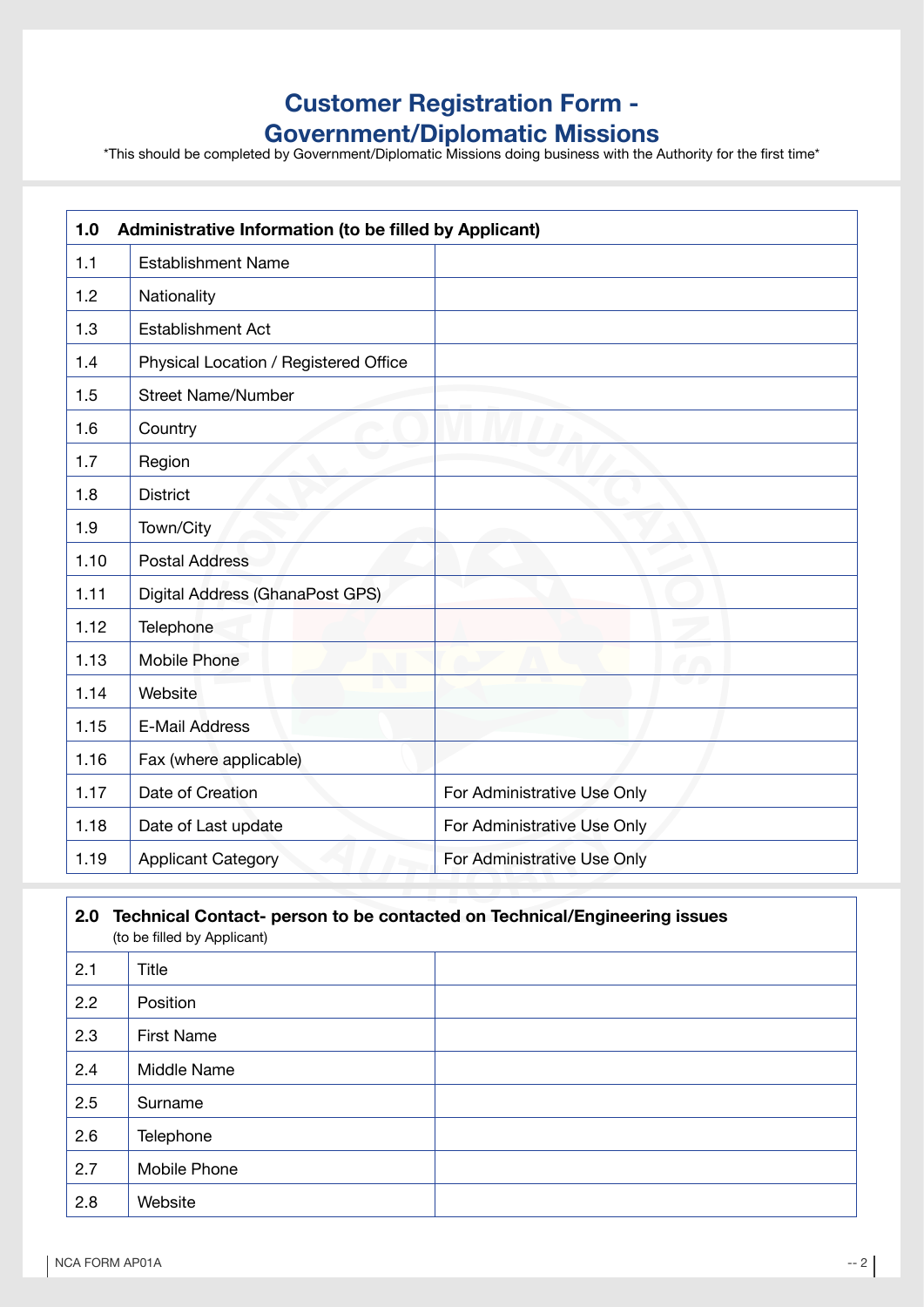| $\sim$ | -<br>م حمد<br>-<br>-<br>. |  |
|--------|---------------------------|--|
|--------|---------------------------|--|

| 3.0 | Financial Contact- person to be contacted with respect to invoices and payments<br>(to be filled by Applicant) |  |
|-----|----------------------------------------------------------------------------------------------------------------|--|
| 3.1 | Title                                                                                                          |  |
| 3.2 | Position                                                                                                       |  |
| 3.3 | <b>First Name</b>                                                                                              |  |
| 3.4 | Middle Name                                                                                                    |  |
| 3.5 | Surname                                                                                                        |  |
| 3.6 | Telephone                                                                                                      |  |
| 3.7 | Mobile Phone                                                                                                   |  |
| 3.8 | Website                                                                                                        |  |
| 3.9 | E-mail Address                                                                                                 |  |

| 4.0 | AUTHORISED REPRESENTATIVE- Person authorised to sign documents and apply for<br><b>services</b> (to be filled by Applicant) |  |
|-----|-----------------------------------------------------------------------------------------------------------------------------|--|
| 4.1 | <b>First Name</b>                                                                                                           |  |
| 4.2 | Middle Name                                                                                                                 |  |
| 4.3 | Surname                                                                                                                     |  |
| 4.5 | Telephone                                                                                                                   |  |
| 4.6 | Mobile Phone                                                                                                                |  |
| 4.7 | Website                                                                                                                     |  |
| 4.8 | E-mail Address                                                                                                              |  |

| 5.0 | <b>Attached Documents (to be attached by Applicant)</b> |                          |
|-----|---------------------------------------------------------|--------------------------|
| No. | Document Name                                           | <b>Check if attached</b> |
| 5.1 | Establishment Act (copy)                                |                          |
| 5.2 | Any Other Relevant Document(s)                          |                          |

| 6.0 | <b>Service Applied for (to be attached by Applicant)</b> |  |
|-----|----------------------------------------------------------|--|
| 6.1 |                                                          |  |
| 6.2 |                                                          |  |
| 6.3 |                                                          |  |

J.